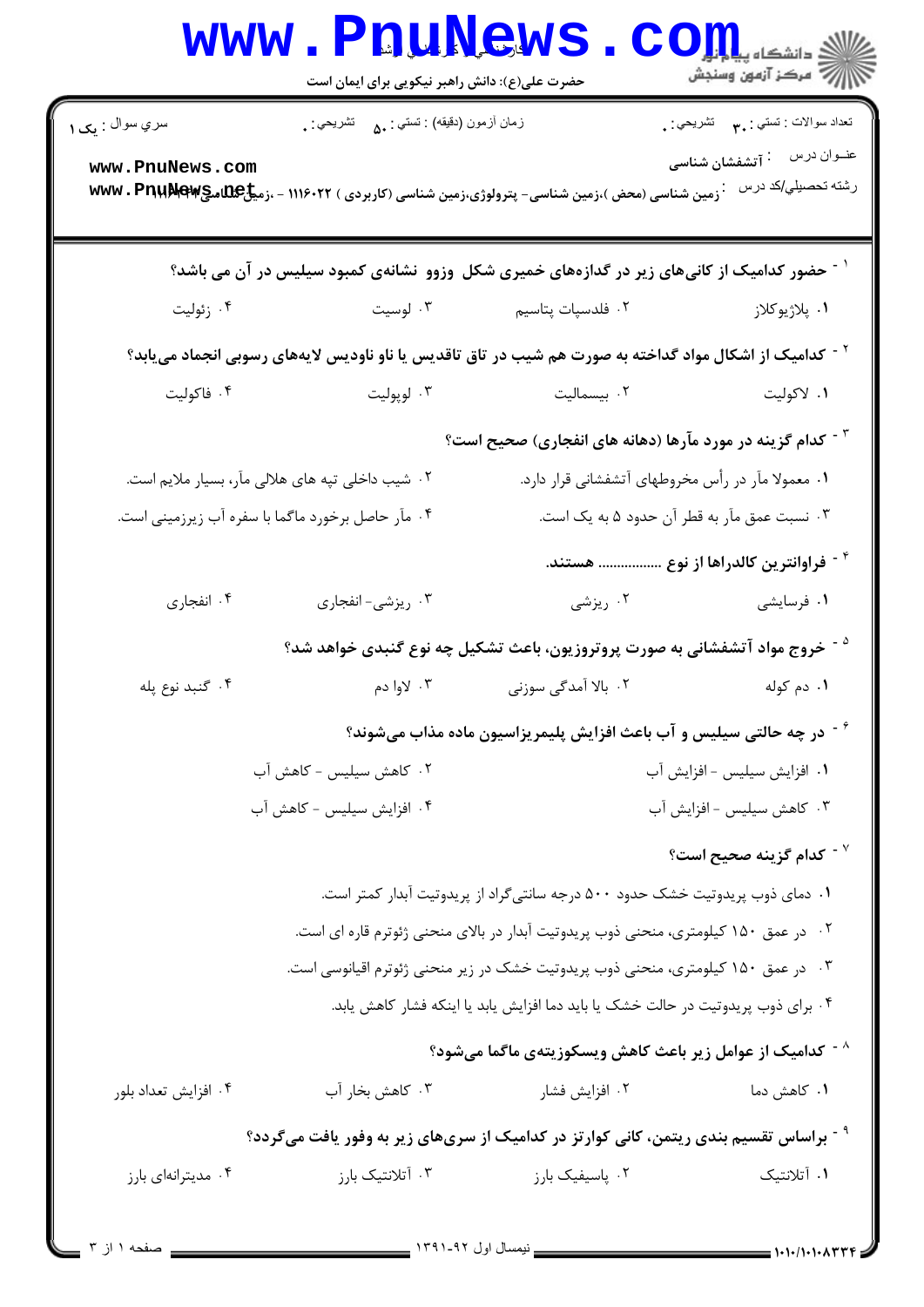|                                                                                                                            | www.PnuNews<br>حضرت علی(ع): دانش راهبر نیکویی برای ایمان است |                                                                                                                            | /W مرکز آزمون وسنجش                             |  |  |
|----------------------------------------------------------------------------------------------------------------------------|--------------------------------------------------------------|----------------------------------------------------------------------------------------------------------------------------|-------------------------------------------------|--|--|
| سري سوال : ۱ يک                                                                                                            | زمان أزمون (دقيقه) : تستي : ۵۰ $\Delta$ تشريحي : .           |                                                                                                                            | نعداد سوالات : نستي : ٣ <b>. سي</b> انشريحي : . |  |  |
| www.PnuNews.com                                                                                                            |                                                              | . زمین شناسی (محض )،زمین شناسی- پترولوژی،زمین شناسی (کاربردی ) ۱۱۱۶۰۲۲ - ،زمی <del>ل MS</del> W و WWW . PnuMer             | رشته تحصيل <i>ي </i> كد درس                     |  |  |
| <sup>۱۰ -</sup> در کدامیک از موقعیتهای تکتونیکی، تمام سریهای ماگمایی به استثناء کالکو آلکالن دیده میشود؟                   |                                                              |                                                                                                                            |                                                 |  |  |
| ۰۴ ریفتهای اقیانوسی                                                                                                        | ۰۳ ریفتهای قارهای                                            | ۰۲ درون صفحه قارهای                                                                                                        | ۰۱ منطقه فرورانشي                               |  |  |
|                                                                                                                            |                                                              | <sup>۱۱ -</sup> افزایش مقدار عناصر آلکالن در ماده مذاب در محیطهای فرورانشی در ارتباط با  است.                              |                                                 |  |  |
|                                                                                                                            | ۰۲ کاهش فشار و کاهش ذوب بخشی                                 | ۰۱ افزایش فشار و افزایش ذوب بخشی                                                                                           |                                                 |  |  |
|                                                                                                                            | ۰۴ کاهش فشار و افزایش ذوب بخشی                               | ۰۳ افزایش فشار و کاهش ذوب بخشی                                                                                             |                                                 |  |  |
|                                                                                                                            |                                                              | <sup>۱۲ -</sup> کدامیک از فورانهای آبدار زیر، مرگبارترین آتشفشان تاریخ معاصر لقب گرفته است؟                                |                                                 |  |  |
| ۰۴ سنت هلن                                                                                                                 |                                                              | ۰۱ سورتسی سال ۲۰۰ کیلوئه میسی سال ۲۰۰ کراکاتوآ                                                                             |                                                 |  |  |
|                                                                                                                            |                                                              | <sup>۱۳ -</sup> مخروط اسکوری در آتشفشانهای نوع استرومبولی معمولا چه ترکیبی دارند؟                                          |                                                 |  |  |
| ۰۴ ریولیتی                                                                                                                 | ۰۳ بازالتی-آندزیتی                                           | ۰۲ داسیتی                                                                                                                  | ۰۱ بازالتی                                      |  |  |
|                                                                                                                            |                                                              | <sup>۱۴ -</sup> کدامیک از فاسیسهای زیر هیچگاه در ساختمان مخروط دیده <u>نمیشود، ب</u> لکه بطور شعاعی در اطراف آتشفشان منتشر | میگردد؟                                         |  |  |
| ۰۴ سوپردراژ                                                                                                                | ۰۳ جابجایی                                                   | ۰۲ پای مخروط                                                                                                               | ١. قله مخروط                                    |  |  |
|                                                                                                                            |                                                              | <sup>۱۵ -</sup> در کدامیک از فورانهای زیر، فوران نوع فراتوماگمایی یا هیدروولکانیک رخ میدهد؟                                |                                                 |  |  |
| ۰۴ فوق پلینی                                                                                                               | ۰۳ پلینی                                                     | ۰۲ سورتسی                                                                                                                  | ۰۱ ولکانو                                       |  |  |
|                                                                                                                            |                                                              | <sup>۱۶ -</sup> جنس گدازه های فورانهای خطی غیر انفجاری بیشتر از چه نوعی است؟                                               |                                                 |  |  |
| ۰۴ داسیتی                                                                                                                  | ۰۳ آندزیتی                                                   | ۰۲ ریولیتی                                                                                                                 | ۰۱ بازالتی                                      |  |  |
| ٔ ' - به فورانهایی که در آن مواد آذرین در رسوبات دریایی پخش شده باشند؛ اصطلاحا چه میگویند؟                                 |                                                              |                                                                                                                            |                                                 |  |  |
| ۰۴ هيالوكلاست                                                                                                              | ۰۳ تویا                                                      | ۰۲ تینداس                                                                                                                  | ۰۱ پپرينو                                       |  |  |
|                                                                                                                            |                                                              | <sup>۱۸ -</sup> ماگمایی که در قسمت فوقانی یک ستون ماگمایی و فاقد گاز است چه نامیده میشود؟                                  |                                                 |  |  |
| ۰۴ گدازه تومولوئید                                                                                                         | ۰۳ اپی ماگما                                                 | ۰۲ هیپوماگما                                                                                                               | ۰۱ پیروماگما                                    |  |  |
| <sup>۱۹ -</sup> در اثر پدیدهی سوبلیمه شدن، اگر دمای گازها از ۶۵۰ درجه سانتیگراد پایینتر آید؛ کدام ترکیب بیشتر تشکیل میشود؟ |                                                              |                                                                                                                            |                                                 |  |  |
| ۰۴ سولفاتها                                                                                                                | ۰۳ املاح آلومينيم                                            | ۰۲ کلريد آمونيم                                                                                                            | ۰۱ گازهای نادر                                  |  |  |
| _ صفحه ۲ از ۳                                                                                                              |                                                              | _____________ نیمسال اول ۱۳۹۱ <sub>-</sub> ۹۲ <u>_______</u> __                                                            | = ۱・۱・/۱・۱・ハ۳۳۴                                 |  |  |